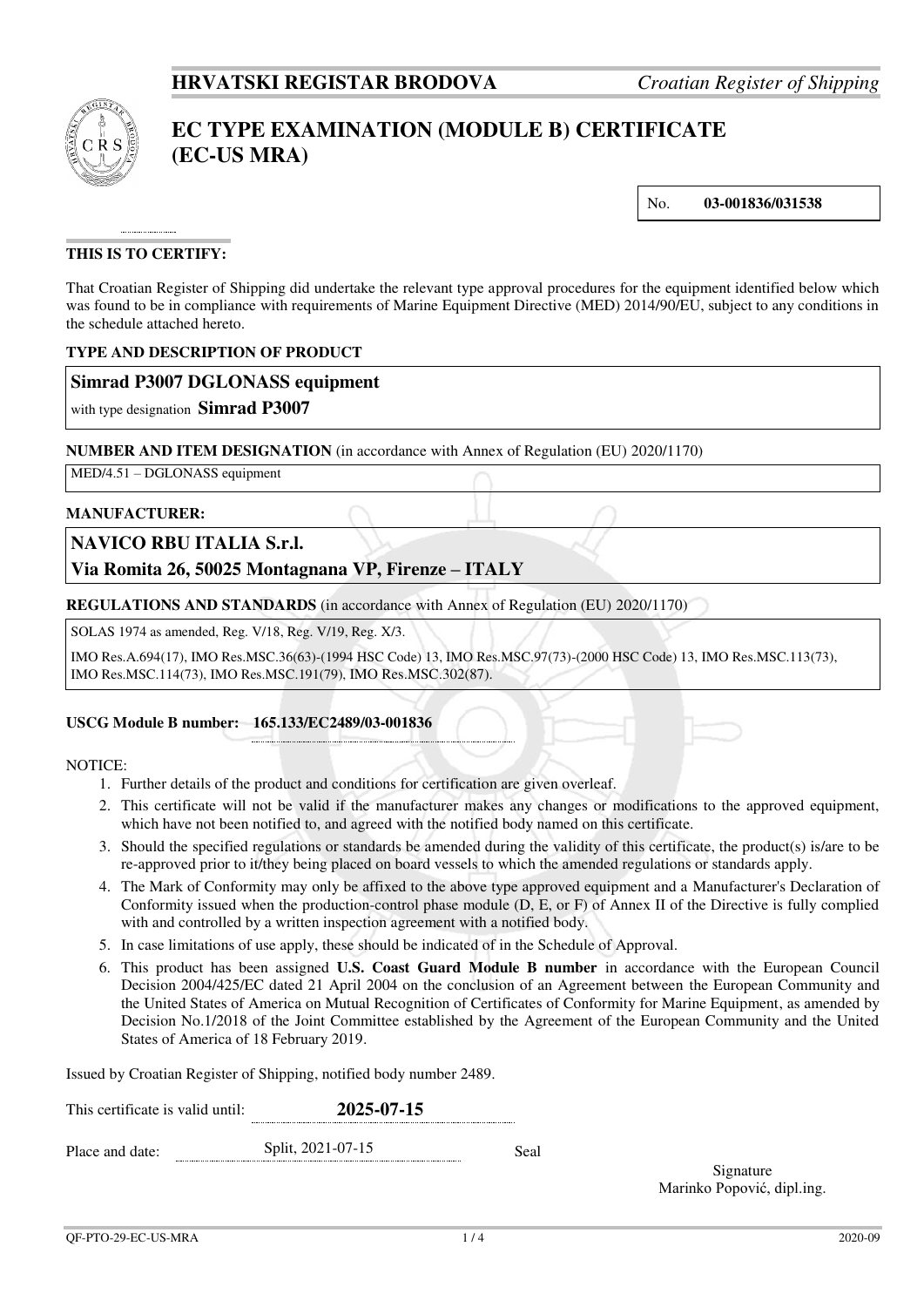No. **03-001836/031538**

## **THE SCHEDULE OF APPROVAL**

#### **1. PRODUCT DESCRIPTION**

*Simrad P3007 DGPS system consists of the following components:* 

|                  | Item name           | Description     | Part number   | SW ver.              | Location  |
|------------------|---------------------|-----------------|---------------|----------------------|-----------|
| $\prime$ .       | Display $unit - 7"$ | P3007           | 000-14128-001 | 2.0.x                | Protected |
| 2.               | Smart antenna       | <i>MX575D</i>   | 000-11644-001 | $160 - 0408 - Kv293$ | Exposed   |
| 3.               | Smart antenna       | MX521B          | 000-11641-001 | 6.810                | Exposed   |
| $\overline{4}$ . | <b>Junction Box</b> | <i>MX610JB</i>  | 000-11139-001 | 1.1xx                | Protected |
| 5.               | <b>Junction Box</b> | <i>MX612.IB</i> | 000-10916-001 | 1.1xx                | Protected |

#### **2. APPLICATION/LIMITATION OF USE**

*System is to be installed in a protected environment. P3007 is tested for compliance with BAM requirements – IMO Res.MSC.302(87).*

#### **3. DESIGN DRAWINGS AND SPECIFICATIONS**

*P2005/P3007, Operator Manual, item number – 988-12428-002, P3007, Installation Guide, item number – 988-12389-003, HS80A/MX575D - GPS Compass, User Manual, item number – 988-10221-006, MX521B GPS/DGPS Smart Antenna, Installation Manual – 988-12425-002, MX610 Junction Box - Installation Guide, item number – 988-12457-001. MX612 Junction Box - Installation Guide, item number – 988-12458-001.* 

#### **4. TYPE TEST RECORDS/LABORATORY RECOGNITION STATUS**

*Environmental testing – IEC 60945(2002) including Corrigendum 1(2008); Serial interface testing – IEC 61162-1(2016) & IEC 61162-2 (1998); NMEA 2000 standard – IEC61162-3(2008); Serial interface testing – IEC 61162-450 (2011), Lightweight Ethernet; Presentation of navigation information – IEC 62288 Ed.2 (2014-07); GLONASS Performance Standard – IEC 61108-2 Ed. 1 (1998); DGPS and DGLONASS Performance Standard – IEC 61108-4 Ed.1 (2004); CRS letter of approval – 2065/TSE/VB/031380 dated 2019-07-22.; Serial interface testing – IEC 61162-450 Ed. 2.0 (2018); Bridge alert management testing – IEC 62923-1 Ed. 1.0 (2018) & IEC 62923-2 Ed. 1.0 (2018) CRS letter of approval – 1475/TSE/NP/031516 dated 2021-07-13.*

#### **5. MATERIALS OR COMPONENTS REQUIRED TO BE TYPE APPROVED OR TYPE TESTED**

*This approval remains valid for subsequent minor software amendments, as allowed by the 2.0.0.x format (x=a numeral), where written details of any such modification have been submitted to and accepted by the approvals authority.*

#### **6. OTHER MATERIALS AND/OR COMPONENT**

*There are several optional units – junction boxes for a more complex display interconnections, as stated in product description table.*

#### **7. PRODUCTION SURVEY REQUIREMENTS**

*The P3007 DGLONASS system shall be supplied by 24VDC in accordance with Installation Manual.* 

#### **8. ONBOARD INSTALLATION AND MAINTENANCE REQUIREMENTS**

*The installation on board shall be verified and tested according to Installation & Operation Manual.*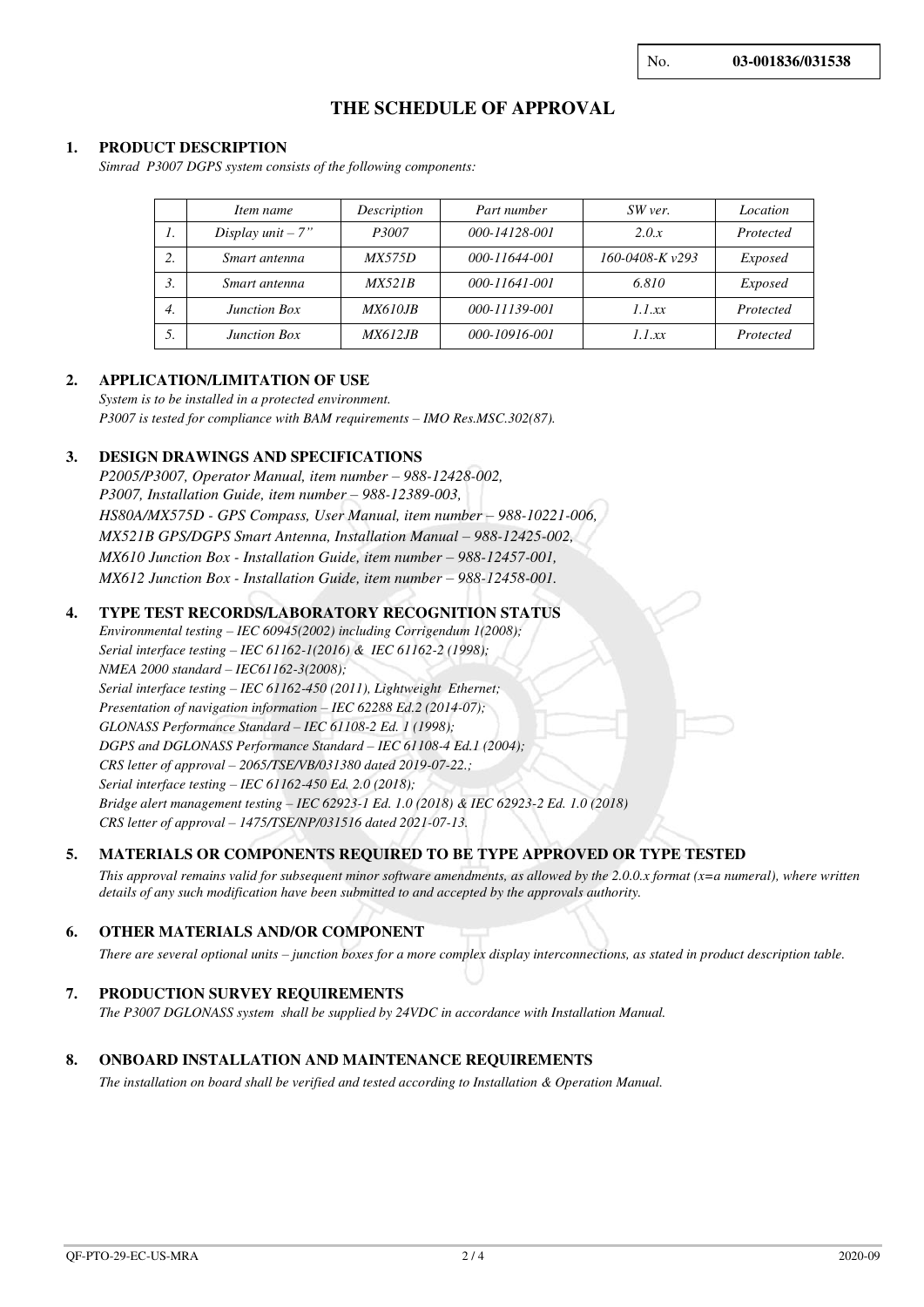#### **9. MARKING AND IDENTIFICATION**



Subject to compliance with the conditions in this Schedule of Approval which forms part of certificate, and those of Articles 9, 10 and 15 of the Directive, the Manufacturer is allowed to affix the "Mark of Conformity" to the Product described herein.

xxxx/yy

*xxxx - the number of the Notified Body undertaking surveillance module(2489 in case of CRS) yy - the last two digits of year mark affixed*

This product has been assigned US Coast Guard Module B number **165.133/EC2489/03-001836**. In those instances where the Notified Body conducting the conformity assessment in accordance with either Module D, E or F of the Marine Equipment Directive is not CRS, such Notified Body would use the above U.S. Coast Guard Module B number to provide the manufacturer with the U.S. Coast Guard approval number by noting it on the Certificate of Conformity, thereby authorizing the manufacturer to mark the product accordingly.

## **APPENDIX – TYPE EXAMINATION DOCUMENTATION**

|                  | Document title                                                                                                                       | Identification number                 | Revision index |
|------------------|--------------------------------------------------------------------------------------------------------------------------------------|---------------------------------------|----------------|
| 1.               | P3007 Display - IEC/EN60945:2002 + Cor. 1:2008<br>NEMKO AS - Test Report                                                             | E19106.00                             | 2019-07-10     |
| 2.               | P3007 Display Performance<br>NEMKO AS - Test Report                                                                                  | 368173r00                             | 2019-07-05     |
| 3.               | P3007 Display - Acoustic noise and signal test<br>NEMKO AS - Test Report                                                             | 373068-R1TRFEMC                       | 2019-06-06     |
| $\overline{4}$ . | P3007 Display - Digital Interface<br>IEC 61162-1:2016 (Ed. 5.0),<br>IEC 61162-2:1998 (Ed. 1.0),<br>ITU-T V.11:1996 - BSH Test Report | 454.Display/Navico I3007 &<br>P3007/1 | 2019-07-10     |
| 5.               | SI80 Junction Box (MX610/MX612)<br>$EC60945 - EMC$<br><b>EMC</b> Technologie Test Report                                             | 120414.1                              | 2012-06-06     |
| 6.               | SI80 Junction Box (MX610/MX612)<br>IEC60945 - Environmental<br>DnV Test Report                                                       | 2012-3214                             | 2012-05-29     |
| 7.               | MV133 Smart Antenna (MX575D) - Interface<br>EN 61162-1:2016<br>EN 61162-2:1998<br>ITU-T V.11 - BSH Conformance Test Report           | BSH/4543/001/4413198/18               | 2018-05-09     |
| 8.               | MV133 Smart Antenna (MX575D) -<br>Safe distance to Standard-Magnetic-Compass<br><b>BSH</b> Certificate                               | 1007                                  | 2018-05-16     |
| 9.               | MV133 Smart Antenna (MX575D) -<br>IEC $60945:2002$ – EMC Testing<br>Electronic Test Centr Test Report                                | h10e18a155                            | 2018-04-06     |
| 10.              | MV133 Smart Antenna (MX575D) -<br><b>EMC</b> Radiated and conducted Immunity test<br>Electronic Test Centre - Test Report            | h10e18a172                            | 2018-05-03     |
| II.              | $MV133$ Smart Antenna ( $MX575D$ ) -<br>Mechanical and Environmental test<br>Electronic Test Centre - Test Report                    | h10p18a163                            | 2018-05-01     |
| 12.              | MV1x3 Smart Antenna (HS80A & MX575D)<br>Corrosion waiver<br>Hemisphere statement                                                     |                                       | 2012-01-06     |